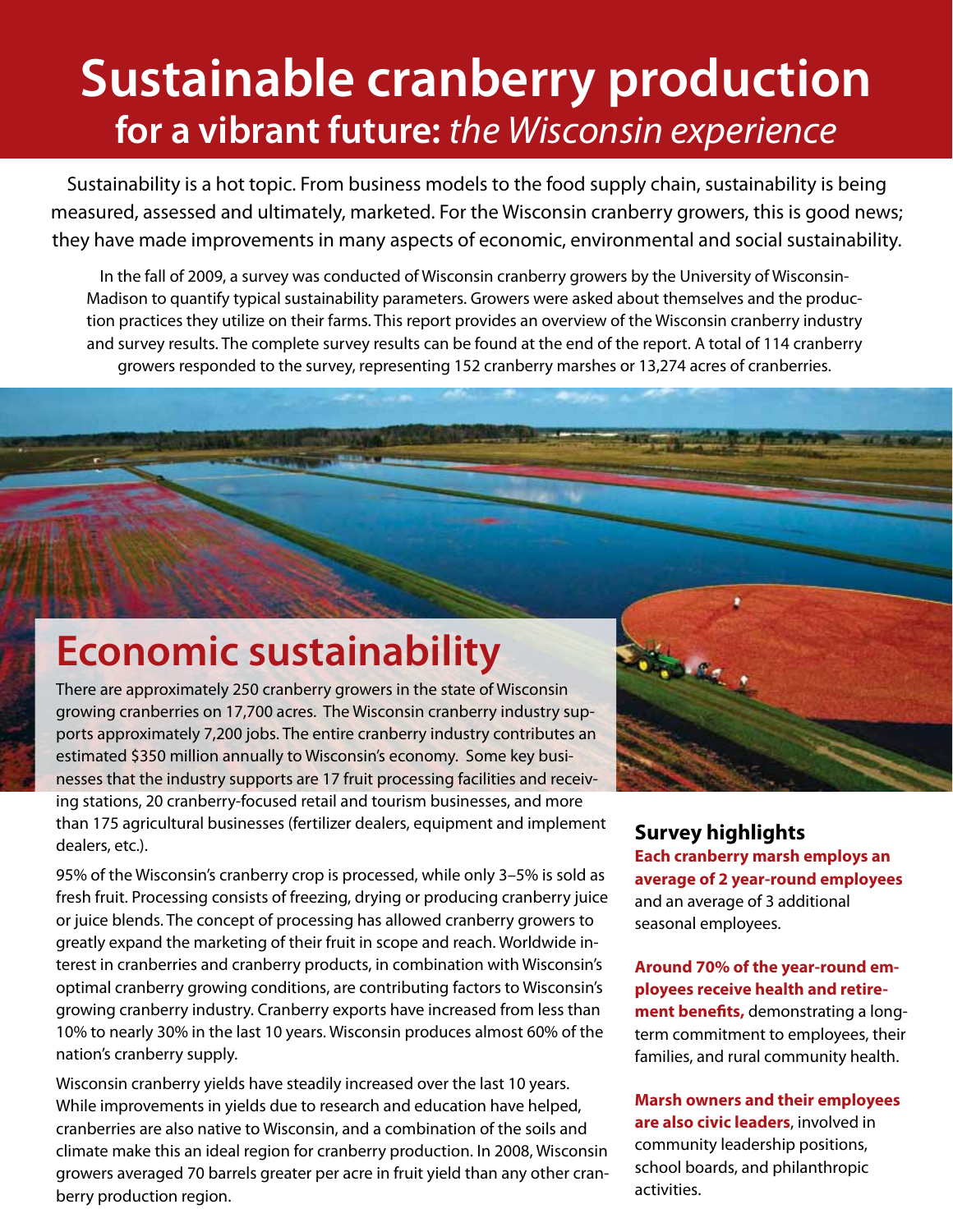## **Environmental sustainability**

Cranberries are a unique crop since they naturally exist in bogs and can tolerate short periods of flooding. Contrary to popular myth though, cranberries are not grown in water season-long. Instead, the cranberry beds (production areas where the vines are grown) are typically flooded only to facilitate harvest and to make ice in winter that protects the vines from harsh temperatures. Since cranberry fruit float, corralling them in water allows for an easier harvest. Nearly all of the water utilized for harvest and winter ice is recycled after it flows out of the cranberry beds.

The United State Department of Agriculture Natural Resource Conservation Service (USDA-NRCS) in Wisconsin has a full time person devoted to working with cranberry growers on conservation issues and helping growers create conservation strategies. These may include a nutrient management, irrigation or pest management plan once the need is determined by the grower and conservationist.

**Nutrient management plan:** Water quality is important in a state with an abundance of lakes and rivers such as Wisconsin. In some production areas, agriculture can have a negative impact on water quality when fertilizer nutrients end up in the water. For example, the common nutrient phosphorous can cause excessive plant or algae growth in surface waters. When excessive amounts of these organisms biodegrade, they reduce the ecological quality of water bodies. A nutrient management plan is developed so that the nutrients applied match the uptake of the cranberry crop, and therefore leave no excess behind to run-off into the water. This involves testing both the soil and plant tissue of the individual grower's system, as well as timing fertilizer applications for optimum uptake.

**Irrigation plan:** Water quantity is also important for the environment and for the sustainability of the cranberry industry. Irrigation management plans are initiated with the grower analyzing all aspects of water use on the farm and determining any potential to reduce water use. A plan is usually put into place and changes are then made over time to optimize plant health and reduce water use.

**Pest management plan:** Although not required by law, cranberry growers are strongly encouraged to have a pest management plan. Pest management plans allow growers to determine pests that cause the most problems for their cranberry production and develop management plans that address these key pests. This targeted approach to pest management can reduce risk to non-target organisms, such as pollinators. Plans encourage the use of innovative management tools such as weather monitoring to predict the arrival of insect pests, which can potentially reduce unnecessary pesticide applications.





#### **Survey highlights**

**For every 1 acre in cranberry production, cranberry producers own another 6.3 acres of land not in production.** Of the roughly 13,000 acres of production represented in this survey, over 83,000 acres are owned by growers but not in agricultural production. While a small percentage of this non-cropland supports cranberry production, much of it is natural wetlands and conserved habitats support a wide range of plants, wildlife and ecosystems.

**Over 55% of the cranberry growers have created nutrient management plans with the NRCS agent.** The nutrient management plan involves testing the soil and plant tissue so that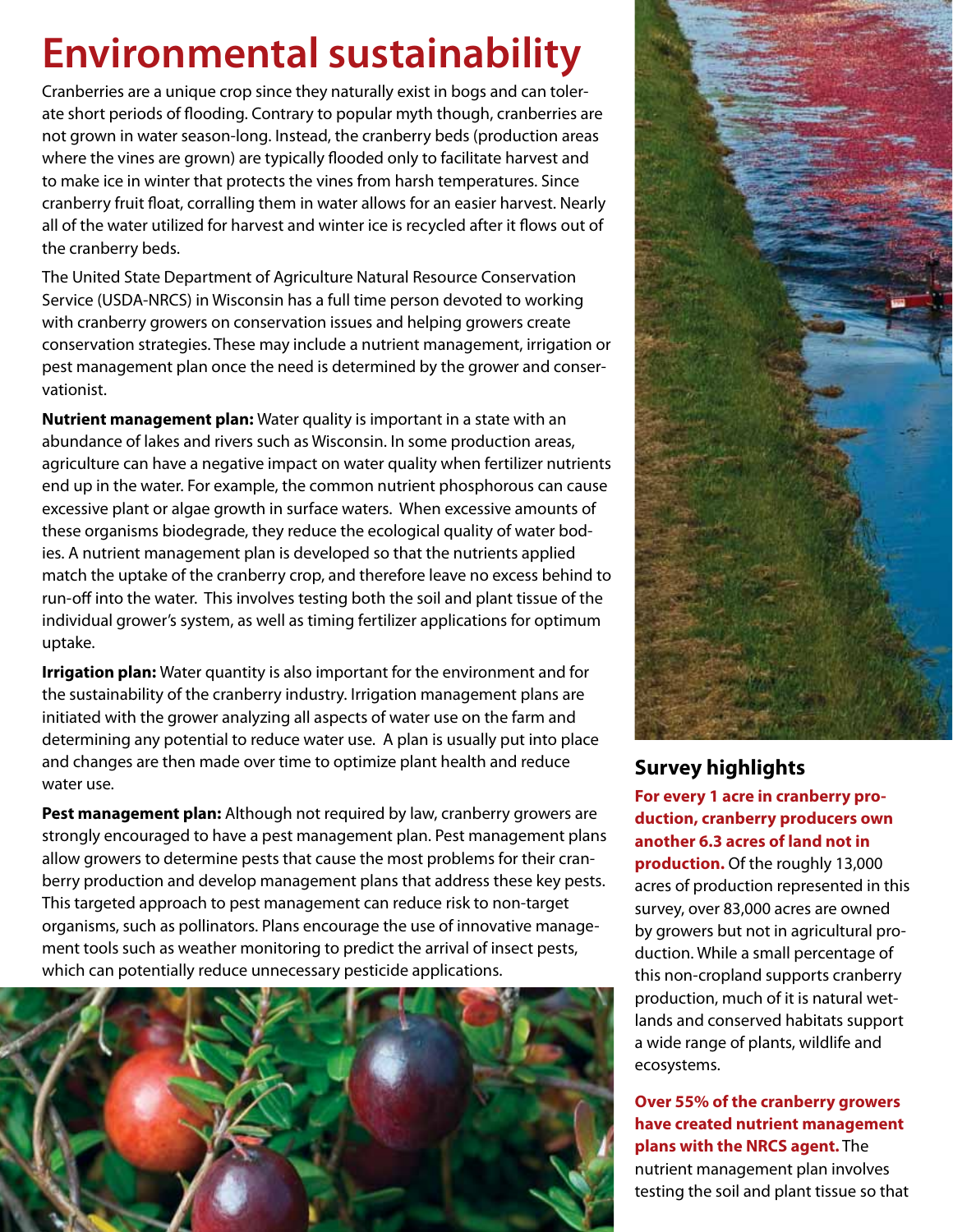

they do not over apply nutrients to the crop and contribute to water quality issues.

#### **77% of cranberry growers hire a professional trained integrated pest management (IPM) consultant**

**or scout.** These scouts have extensive education and remain updated on and involved in current research. They focus on biological and ecological considerations in pest management. Cranberry acreage is scouted an average of 14 times throughout the growing season for insect, plant disease and weed pests. 97% of cranberry producers use pest thresholds to make informed decision regarding management, a 29% increase over 20 years ago.

### **88% of cranberry growers use alternative practices to pesticides**

**to manage pests.** This can include weather monitoring to predict the arrival of insects and schedule appropriate management tactics. 41% of growers have weather monitoring stations on their farms that can be used in the biological monitoring of crops and pests. Additionally, the growers support and subscribe to a weather forecasting system focused precisely on the cranberry production area. 95% of growers base pest management decisions on recorded weather data, an increase of 26% over 20 years.

#### **88% of cranberry growers test their soil and cranberry plants** to determine the amount of fertility inputs needed to fulfill the plant's needs but not oversupply in a wasteful or environmentally risky manner.

**98% of cranberry growers calibrate their fertilizer and pesticide application equipment on a regular basis**. This ensures that the intended amounts of fertilizers and pesticides are applied.

**Responsible water use is important to cranberry growers.** 36% of growers test the moisture of the soil to make informed decisions about when to irrigate the crop; this is a 27% increase from 20 years ago. Over 50% of growers also test the uniformity of the irrigation which also reduces the risk of wasting water. This practice has increased by 30% over the last 20 years.

Although the majority of cranberry growers still use fuel to run their irrigation systems, the number of growers using some electricity-powered irrigation systems has risen by 50% over the last 20 years. Several growers are investing in alternative energy sources, such as wind-powered irrigation pumps.

#### **79% of growers participate in recycling programs, up 43% from 20**

**years ago.** The number of cranberry growers participating in government programs emphasizing environmental conservation has steadily increased over the years.

#### **Wisconsin's cranberry crop travels an average of 35 miles to processing**

**facilities.** Processing facilities located in the central production region help reduce food miles traveled to the initial processing facility, therefore reducing the final product's carbon footprint.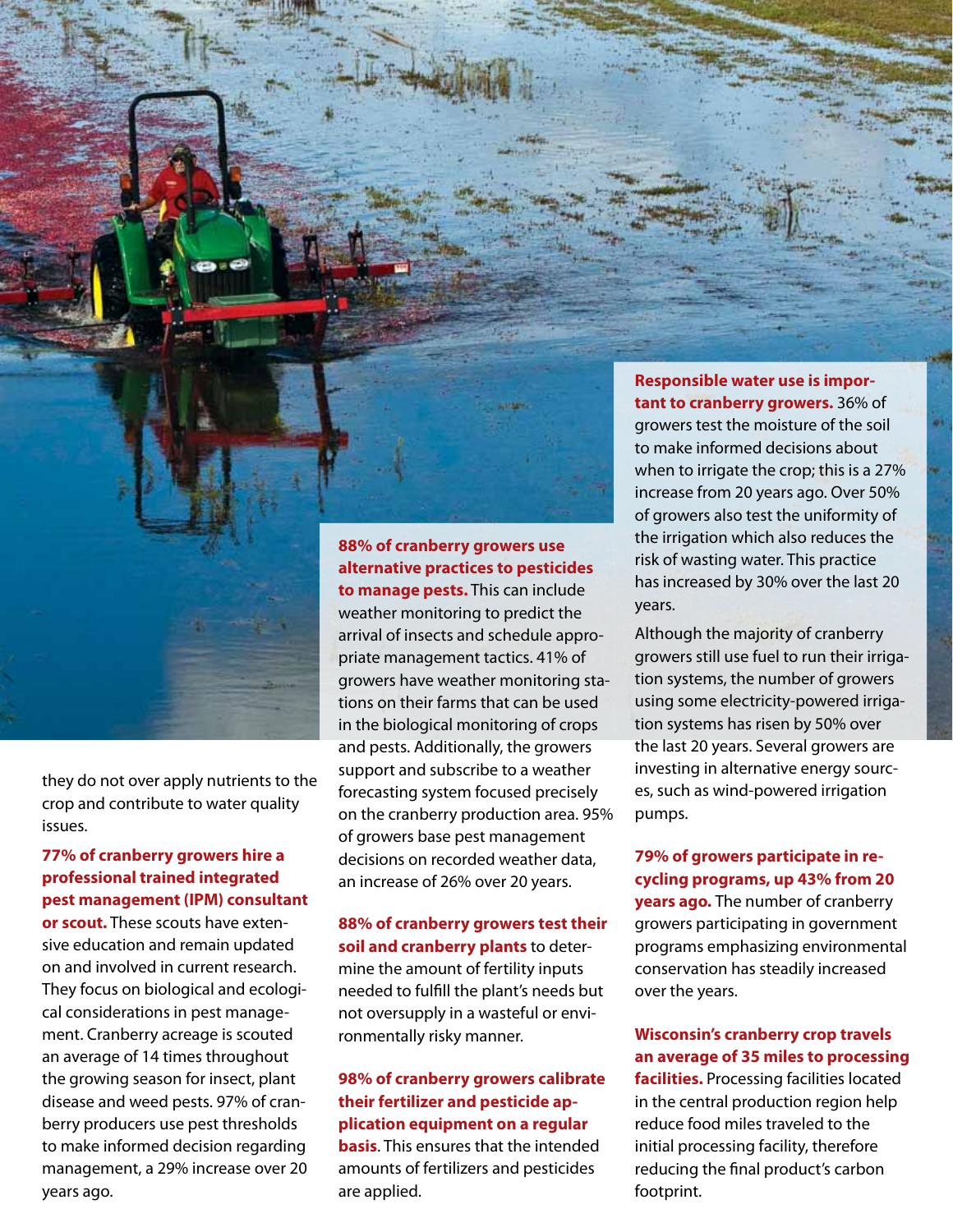# **Social sustainability**

Cranberry production in Wisconsin has positively impacted rural communities in many ways, and in a wider sense, cranberry research has revealed that the health benefits of cranberries reach the global community.

Locally, cranberry producers, through the Wisconsin State Cranberry Growers Association, have provided \$36,000 in endowment funds for student scholarships to several colleges including the University of Wisconsin's Stevens Point, La Crosse and Madison campuses, as well as the Wisconsin Technical Colleges.

Cranberry production is a long-term commitment for the grower. This commitment results in a solid part of the local community and economy. Growers are very much a part of their community, usually in a wide range of leadership roles. Whether leading in best management practices or heading up a civic organization, growers are passionate about their role in the community.

Nationally, the Cranberry Institute consolidates cranberry industry funds and provides grants to researchers for cranberry research. The Cranberry Institute has provided research grants for the last 10 years, totaling \$1,591,000 in research funding for 48 projects. This research has discovered many health benefits of cranberries that has the potential to reach the global community (see sidebar: Health Benefits of Cranberries).



#### **Survey highlights**

**Wisconsin cranberry producers have been in the business for an average of 26 years.** 98% of cranberry operations are family owned, involving an average of 2 familial generations, although several operations have been in the cranberry business for as many as 5 generations. The long-standing tradition of familyowned cranberry production and commitment of the next generation of growers represents a significant

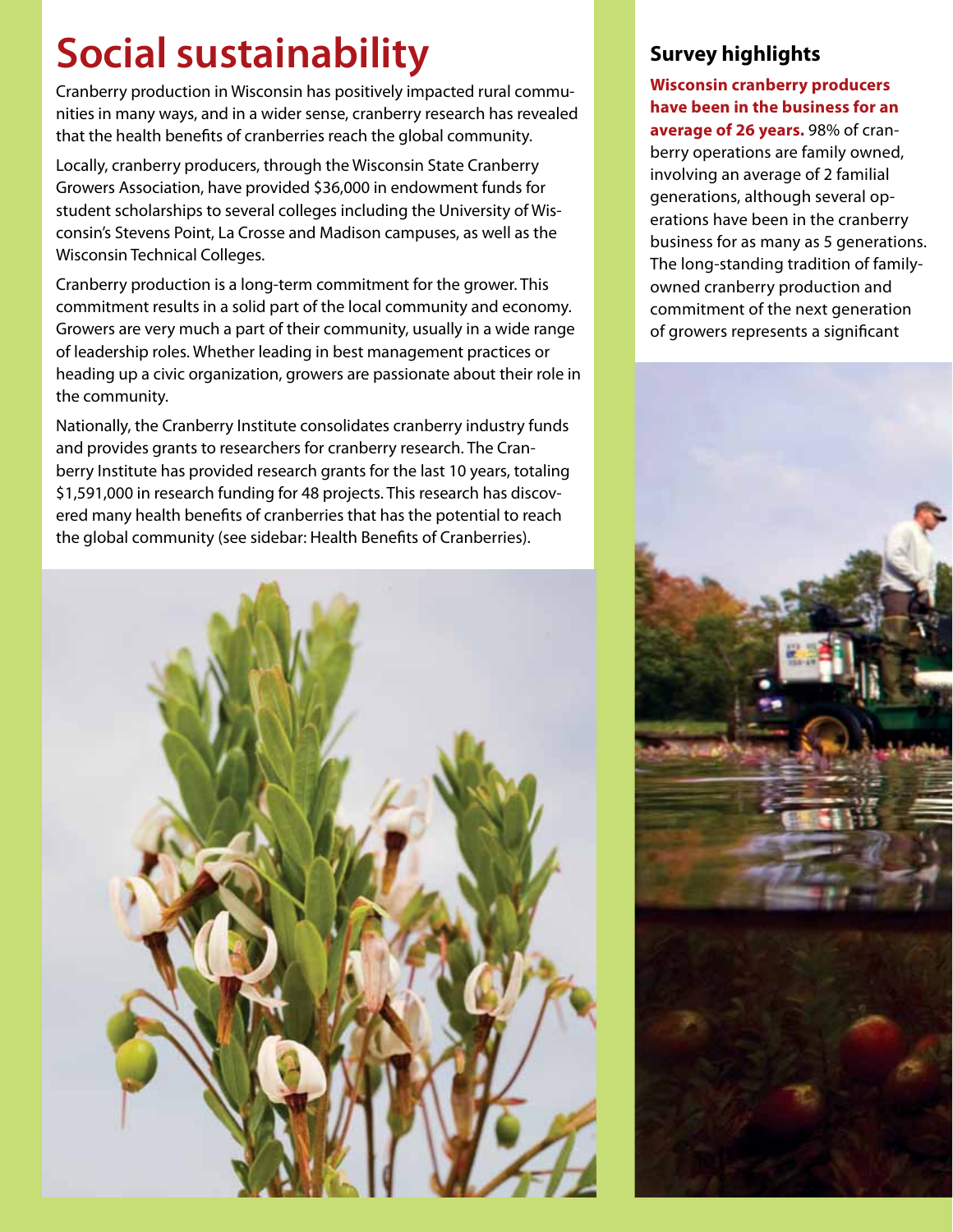economic and social pillar supporting rural sustainability in Wisconsin.

#### **Around 40% of growers either host or conduct research on their farms,** and therefore are critical players in developing and implementing new, low-risk production practices. This percentage has stayed the same for

**The average age of cranberry beds in Wisconsin is 39 years old.** The

the last 20 years.

oldest bed was reported to be planted 138 years ago.

**Growers keep up with the latest research and industry trends to optimize their business and reduce risk of environmental impact.** 85% attend grower education events, while 98% read cranberry trade journals. Educational opportunities focus on the latest production practices, environmental conservation strategies, market outlook, and worker health & safety.



### **Health Benefits of Cranberries**

**CALC** ranberries are rich in antioxidants are thought to play a role in preventing dants. Antioxidants are thought to play a role in preventing a wide range of diseases, including cardiovascular disease and cancer. Research has been conducted showing that the antioxidant components of cranberries could reduce free radicals in the brain which may help to sustain cognitive function longer in life and potentially reduce the effects of aging on the brain.

Tranberry consumption has<br>been shown in many studies<br>help reduce the reoccurrence been shown in many studies to help reduce the reoccurrence of urinary tract infections. In trying to understand the mechanism behind this effect, researchers discovered that some of the naturally occurring compounds in cranberries reduced the ability of harmful bacteria to adhere to urinary tract and cause disease. Researchers hypothesize that this same mechanism associated with cranberry consumption may reduce the occurrence of diseases, such as stomach ulcers or periodontal disease.

Consumption of cranberries, evidence suggests, may lower 'back cholesterol levels in the heart, dence suggests, may lower 'bad' cholesterol levels in the heart, reducing the risk of occurrence of arterial blocks. More research is needed to determine if there is a sustained effect on the reduction of cholesterol and the mechanism behind this positive effect.

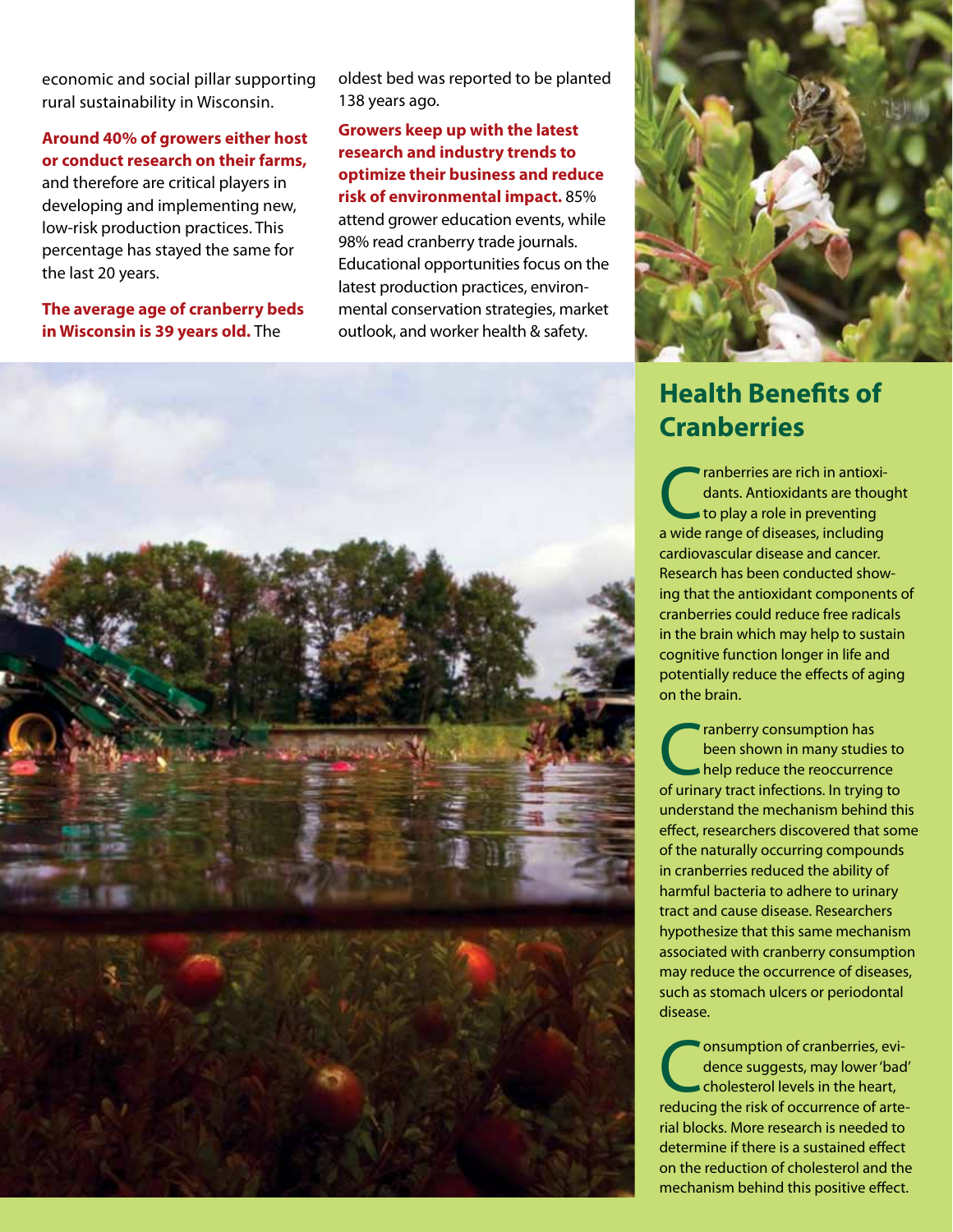|                                                                                      |                         | % change since |       |
|--------------------------------------------------------------------------------------|-------------------------|----------------|-------|
| <b>Survey results</b>                                                                | 2009                    | 1999           | 1989  |
| <b>Cranberry production practices</b>                                                |                         |                |       |
| Percentage of acreage scouted for insect, plant disease and weed pests               | 67                      | $+8$           | $+15$ |
| Average number of times marshes were scouted per season                              | 14                      |                |       |
| Percentage of acreage on which pest management decisions were influenced by scouting | 92                      |                |       |
| Average number of miles the cranberry crop traveled to a receiving facility          | 35                      |                |       |
| Percentage of growers:                                                               |                         |                |       |
| that hired a professional scout                                                      | 77                      | 0              | $+22$ |
| using pest thresholds to make pesticide decisions                                    | 97                      | +4             | $+29$ |
| using non-chemical cultural practices for pest management                            | 88                      | +6             | $+11$ |
| calibrating pesticide and fertilizer equipment                                       | 98                      | $+8$           | $+10$ |
| basing fertilizer inputs on soil tests                                               | 88                      | $+14$          | $+29$ |
| basing fertilizer inputs on cranberry tissue tests                                   | 88                      | $+15$          | $+32$ |
| with weather stations on the marsh                                                   | 41                      | $+11$          | $+22$ |
| basing pest management decisions on recorded weather or pest data                    | 95                      | $+8$           | $+26$ |
| that kept records for production practices, such as pest and nutrient management     | 97                      | +6             | $+16$ |
| utilizing soil moisture monitoring technology in irrigation scheduling               | 36                      | $+12$          | $+27$ |
| that tested the uniformity of their irrigation system                                | 55                      | $+23$          | $+30$ |
| using electricity (rather than fuel) to power irrigation pumps                       | $\overline{\mathbf{z}}$ | $-3$           | -8    |
| using both electricity and fuel to power irrigation                                  | 23                      | $+2$           | $-1$  |
| that have created a nutrient management plan                                         | 73                      | $+60$          | $+60$ |
| with a conservation plan                                                             | 33                      | $+26$          | $+26$ |
| recycling plastics, cardboard, etc. from the farm                                    | 79                      | $+20$          | $+43$ |
| <b>Grower education and experience</b>                                               |                         |                |       |
| Average number of years individual growers have been in the cranberry business       | 26                      |                |       |
| Percentage of growers:                                                               |                         |                |       |
| that participate in grower education events                                          | 85                      | -8             | $-1$  |
| that subscribe to cranberry trade journals                                           | 98                      | +5             | +9    |
| that host or conduct on farm research                                                | 43                      | $+8$           | $+6$  |
| that were certified pesticide applicators                                            | 96                      | $+1$           | $+14$ |
| <b>Marsh structure and history</b>                                                   |                         |                |       |
| Percentage of marshes that were family owned                                         | 98                      |                |       |
| Average amount of years the marsh has been in business                               | 39                      |                |       |
| Average number of generations involved in the marsh                                  | $\overline{\mathbf{2}}$ |                |       |
| Total amount of respondents acreage in cranberry production                          | 13,273                  |                |       |
| Total amount of respondents acreage owned but NOT in cranberry production            | 83,310                  |                |       |
| Average number of year-round employees per marsh                                     | 2.0                     |                |       |
| Average number of seasonal employees per marsh                                       | 3.0                     |                |       |
| Average number of employees receiving health insurance benefits per marsh            | 1.4                     |                |       |
| Average number of employees receiving retirement benefits per marsh                  | 1.6                     |                |       |
| Percentage of growers providing employees with safety training                       | 83                      |                |       |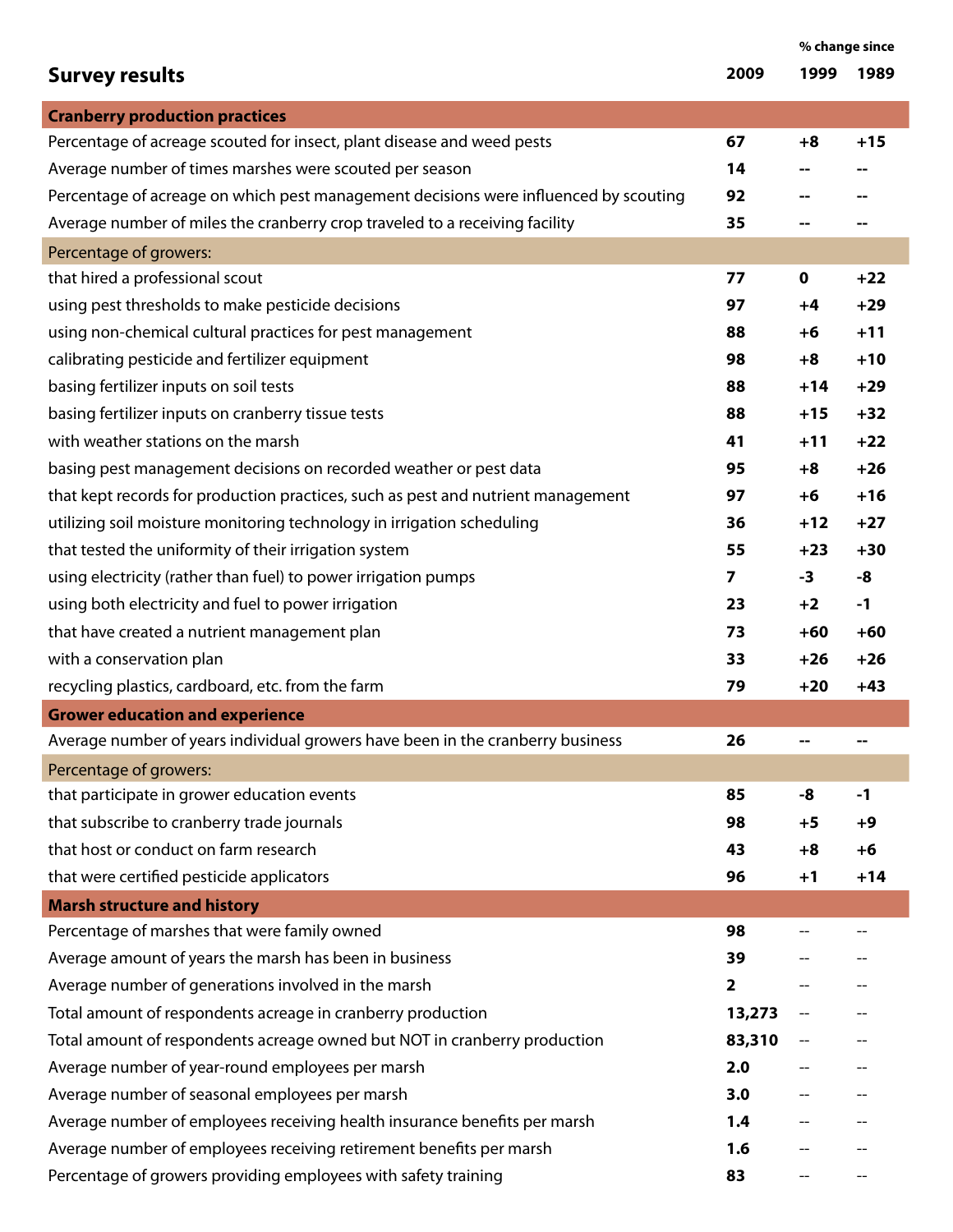### **Beyond the Survey: A Commitment to Food Safety**

Cranberry processors are dedicated to food safety. Beyond what is required by law, cranberry processors also submit themselves to audits by AIB Incorporated to ensure the safety of processed cranberries. AIB Incorporated is an independent auditing agency that provides a rigorous standard of food safety. Cranberry processors voluntarily follow these additional regulations to ensure they are creating a healthy and safe product.

Fresh cranberry producers hold themselves to European GAP (Good Agricultural Practices) standards. European GAP standards are more stringent than most United States standards, therefore providing a higher standard for food safety.

Pest management inputs used for cranberry production are regulated by the Environmental Protection Agency (EPA). These pesticides are evaluated through a rigorous process. Before registering a new pesticide or new use for a registered pesticide, the EPA first ensures that the pesticide, when used according to label directions, can be used with a reasonable certainty of no harm to human health and without posing unreasonable risks to the environment. To make such determinations, the EPA requires more than 100 different scientific studies over several years on potential pest management inputs.



*Grower Profile:* 



## **Copper River Cranberry Company**

*We live hand and hand with this land. We live among it and raise our children here. Nature has a balance, and each critter and animal needs a house and food as much as we do. We obviously need to use the water to grow cranberries, but the wildlife and waterfowl depend on it too. We provide for the flora and fauna, and they provide for us, creating a perfect balance. Everything flourishes here.* 

*The marsh has been in existence since 1943, and the water, grass and wildlife are more abundant than they were in yesteryear. We see a wide variety of wildlife including swans, geese, ducks, loons, bald eagles, timber wolves, bear, mink, fisher, otters, beavers, grouse, and the list could go on. We have 130 acres of cranberries. We own another 1,700 acres not in production; 640 of these acres are wetlands and a water reservoir with the remainder in upland and lowland woods.* 

*All farmers are really sustainable; people have farmed Wisconsin for 150 years. Cranberry growers may have more at stake than other farmers because of our dependence on water. But that just means we spend extra time paying attention to the details and maintaining the quantity and clarity of our water. Sustainability is not anything new; we live and work on this land so preserving it is just a natural part of that relationship.* 

Ed Sabey